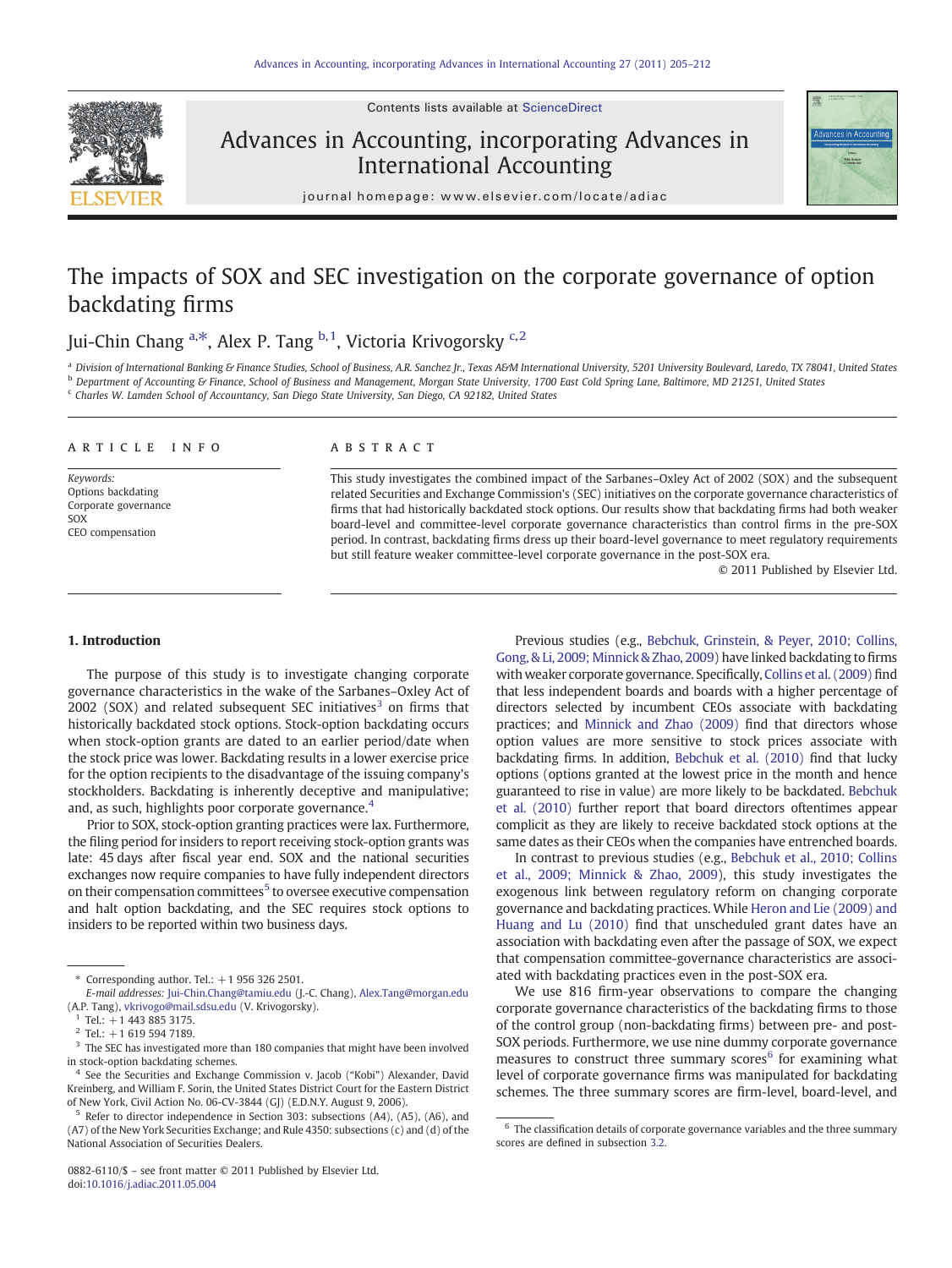committee-level summary scores. The higher the summary governance score, the weaker the corporate governance is, which indicates that a firm is more likely to be involved in a backdating scheme.

Our findings show that backdating firms had both weaker boardlevel and committee-level summary governance scores than control firms in the pre-SOX period. In the post-SOX era, backdating firms dress up board-level corporate governance but still feature weaker committee-level corporate governance. Especially, backdating firms still use unscheduled dates to time option grants although they change leadership by replacing founder–CEOs. In addition, we find that backdating firms grant a higher percentage of stock options to their CEO compensation than control firms in the post-SOX era.

Our study contributes to the corporate governance literature in three aspects. First, we complement previous studies (e.g., [Bebchuk et al.,](#page--1-0) [2010; Collins et al., 2009; Minnick & Zhao, 2009](#page--1-0)) by investigating the combined impact of SOX and the SEC initiatives on changing corporate governance and backdating practices. Second, we decompose our governance measures into three summary scores to examine what level of corporate governance firms was manipulated for backdating. Third, we use the IRRC (currently RiskMetrics) data to corroborate our hand-collected data and conduct different tests to verify our findings.

In the next section, we review the literature and develop our hypothesis. In Section 3, we describe our research design, sample collection procedures, and operational definitions of the observed variables. We present our descriptive statistics and empirical results in [Section 4](#page--1-0) and conclude our findings in [Section 5.](#page--1-0)

#### 2. Literature and hypothesis development

Powerful CEOs use their talent, performance, tenure, or shareholdings to influence boards and bargain for more compensation and less independent boards ([Boone, Field, Karpoff, & Raheja, 2007\)](#page--1-0). Prior to SOX, there was no mandatory requirement of fully independent compensation committee to oversee stock-option granting practices and the reporting window of receiving option grants was lax. To reduce backdating opportunities, SOX requires companies to have independent boards and committees, and the SEC cuts the filing days of reporting option grants from ten days to two days.<sup>7</sup> However, both [Lie \(2005\) and Heron and Lie \(2007\)](#page--1-0) find that the frequency of option backdating has been mitigated but not terminated after SOX. Retrospectively, [Heron and Lie \(2009\)](#page--1-0) estimate that 18.9% of unscheduled, at-the-money grants to top executives during the period 1996–2005 were backdated or manipulated. Furthermore, [Narayanan and Seyhun \(2006\)](#page--1-0) find that about 10% of stock-option grants were reported late by over a month in the post-SOX period.

The SEC initiated its backdating investigation in late 2005 and adopted a set of new executive compensation disclosure rules in December 2006.<sup>8</sup> The disclosures of backdating and the SEC investigation on backdating schemes had a huge, detrimental effect on the shareholder wealth of backdating firms. [Bernile and Jarrell](#page--1-0) [\(2009\)](#page--1-0) find that alleged firms experienced significantly negative abnormal market returns, and the loss was attenuated when the tainted managers were replaced. [Becker and Lu \(2007\)](#page--1-0) suggest that the total loss in the market value of alleged firms could reflect both the severity of the backdating problems and the extra cost, and that as much as one-third of this loss might be attributable to the SEC regulatory involvement. Furthermore, many backdating firms became takeover targets. Apparently, backdating firms paid a heavy price for their actions. However, [Huang and Lu \(2010\)](#page--1-0) show that firms still use unscheduled grant dates for timing option grants to future stock returns in the post-backdating-scandal period.

It is plausible that backdating firms could dress up their companies' boards by having independent directors to meet the independence requirements of SOX in the post-SOX period. Likely, backdating firms reconstructed their board structures to avoid their boards' internal investigation, the SEC investigation, and potential lawsuits during the SEC initiatives on backdating schemes. On the other hand, CEOs of backdating firms could influence their boards through other governance loopholes for timing stock-option grants in the post-SOX era. To test the depth of CEOs' influence over their boards and subcommittees in the process of option backdating, we make the following assumptions: that backdating firms dress up their board-level corporate governance to meet the regulatory requirements of SOX; and that they manipulate compensation committee-level governance, which is mostly not mandated by SOX, to continue their backdating practices. Therefore, our alternative hypothesis is the following.

H1. Backdating firms have weaker committee-level corporate governance measures than non-backdating firms in the post-SOX era.

#### 3. Sample, method, and variables

#### 3.1. Sample selection procedures

Backdating schemes presumably started in the 1990s and faded away when the SEC initiated its investigation in late 2005 through 2007. This study focuses on the combined impact of SOX and the SEC initiatives on changing corporate governance and backdating practices. Firms were required to disclose their director independence by 2004 to meet the disclosure compliance deadline of SOX, and backdating firms might reconstruct their governance measures during the SEC investigation on backdating schemes. Therefore, we choose 2000–2001 as the pre-SOX period to compare to the post-SOX era with two distinctive periods: 2004–2005 as the post-SOX period and 2007–2008 as the SEC investigation period. Especially, we handcollect the corporate governance measures including CEO compensation and CEO ownership for both backdating and control firms from their proxy statements in the three observed periods.

Our samples of backdating firms come from two sources: 141 backdating firms are from the Wall Street Journal (WSJ), which has disclosed backdating firms that have been investigated by the SEC, and 47 firms come from D & O Diary's 'counting options backdating lawsuits' to complement the WSJ samples. $9,10$  In total, we initially have 188 backdating firms. To ensure that each observed backdating firm was under SEC investigation, we check their 2005–2007 proxy statements related to the backdating investigation disclosures. Of the 188 firms, ten are excluded due to a lack of financial data, leaving 178 backdating firms with available data from Compustat. We focus on the stock-option backdating of U.S. firms. Therefore, five foreign firms and 12 firms without any CEO stock options granted during the three observed periods are excluded. $11$  Furthermore, we delete two firms that announced the use of SFAS 123R to expense their stock options

<sup>7</sup> Prior to SOX, Form 5 must be filed if an insider who has conducted insider transactions during the year that were not previously reported via the Form 4 submission. Form 5 is the annual statement of insider beneficial ownership. Form 5 submissions are due to the SEC no later than 45 days after the company's fiscal year ended or within six months after an insider ends his or her affiliation with the company. Form 4 is a statement that insiders, a company's officers, directors, and beneficial owners, who have more than ten percent of ownership, must file a change of ownership with the SEC as defined in Section 12 of the Securities Exchange Act of 1934. Prior to SOX, the reporting window is within ten days following the end of each month. Today, stock option recipients must report their options to the SEC on Form 4, which is due in two days instead of ten days after the SEC adopted new rules to the accelerated Section 16 of the Exchange Act on August 27, 2002.

<sup>8</sup> Refer to the SEC's "Executive Compensation Disclosure:" 17 CFR Parts 228 and 229; Release Nos. 33-8765, 34-55009; and File No. S7-03-06.

<sup>9</sup> See [http://dandodiary.blogspot.com/2006/07/counting-options-backdating](http://dandodiary.blogspot.com/2006/07/counting-options-backdating-lawsuits.html)[lawsuits.html](http://dandodiary.blogspot.com/2006/07/counting-options-backdating-lawsuits.html).

<sup>&</sup>lt;sup>10</sup> See the WSJ at [http://online.wsj.com/public/resources/documents/info](http://online.wsj.com/public/resources/documents/info-optionsscore06-full.html)[optionsscore06-full.html](http://online.wsj.com/public/resources/documents/info-optionsscore06-full.html) on September 4, 2007. We also locate sample firms' backdating periods from articles published in the WSJ.

<sup>&</sup>lt;sup>11</sup> That is, there were no new stock options granted, exercisable, non-exercisable, or realized option grants disclosed in the firm's proxy statement in these three periods.